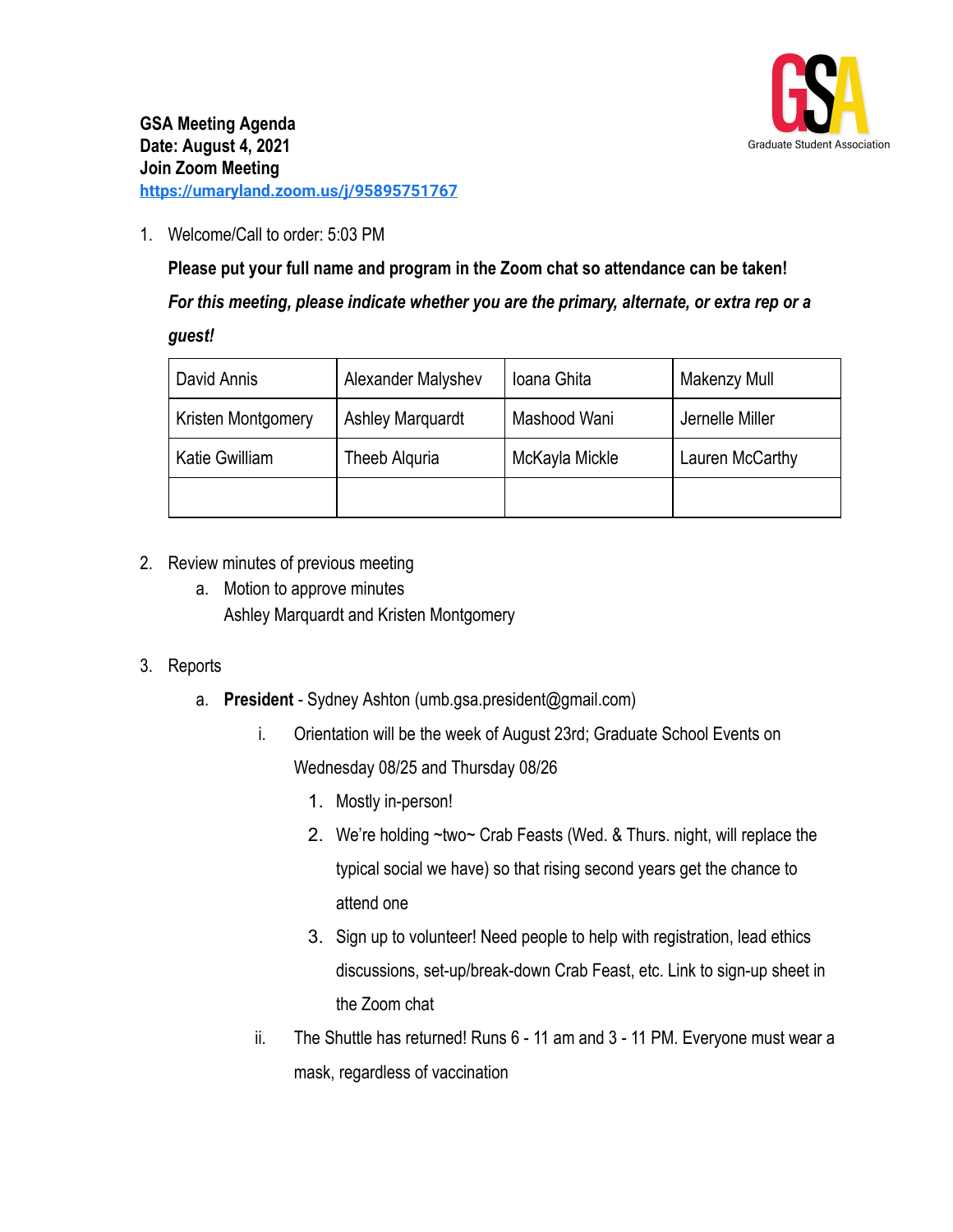- 1. Faculty/staff/postdocs now charged to ride
- iii. Parking on campus
	- 1. Our parking equipment is being updated for the first time since the 90s. This will be a long process through ~October 2022. Please let me know if you know of any issues that you would like to see improved, things that you don't like about parking on campus or general features you wish we had. Ideas so far:
		- a. An option to not get a receipt when you leave a garage
		- b. LED signs that indicate the number of available spaces in each garage
	- 2. Changes to the Electric Vehicle charging station are proposed. There are problems with people staying longer than 4 hours, so they are brainstorming ways to dissuade people from doing this. Originally proposed charging \$10 per each hour after the first 4, but this is obviously not equitable. Now working to see if we can give UMB affiliates "prepaid" cards that give you a certain number of "free" hours per week/month that users could allocate as they wish. Let me know if you have any thoughts/concerns/ideas.
	- 3. There is a virtual tour of parking options and transportation services available at UMB found [here](https://www.umaryland.edu/parking/video-tour/). You can also schedule an in-person walking tour of parking facilities with UMBPD Chief Leone (TLeone@police.umaryland.edu) or Executive Director of Auxiliary Services Robert Milner (RMilner@umaryland.edu) by emailing either of them.
- iv. The Writing Center is looking for Federal Work Study applicants for their Office Assistant job. If you or someone you know is interested, please send a copy of your CV to James Wright [\(james.wright@umaryland.edu](mailto:james.wright@umaryland.edu))
- v. Do you live in campus housing? Interested in serving as the student voice for a UMB Police campaign around UMB housing? Please let me know!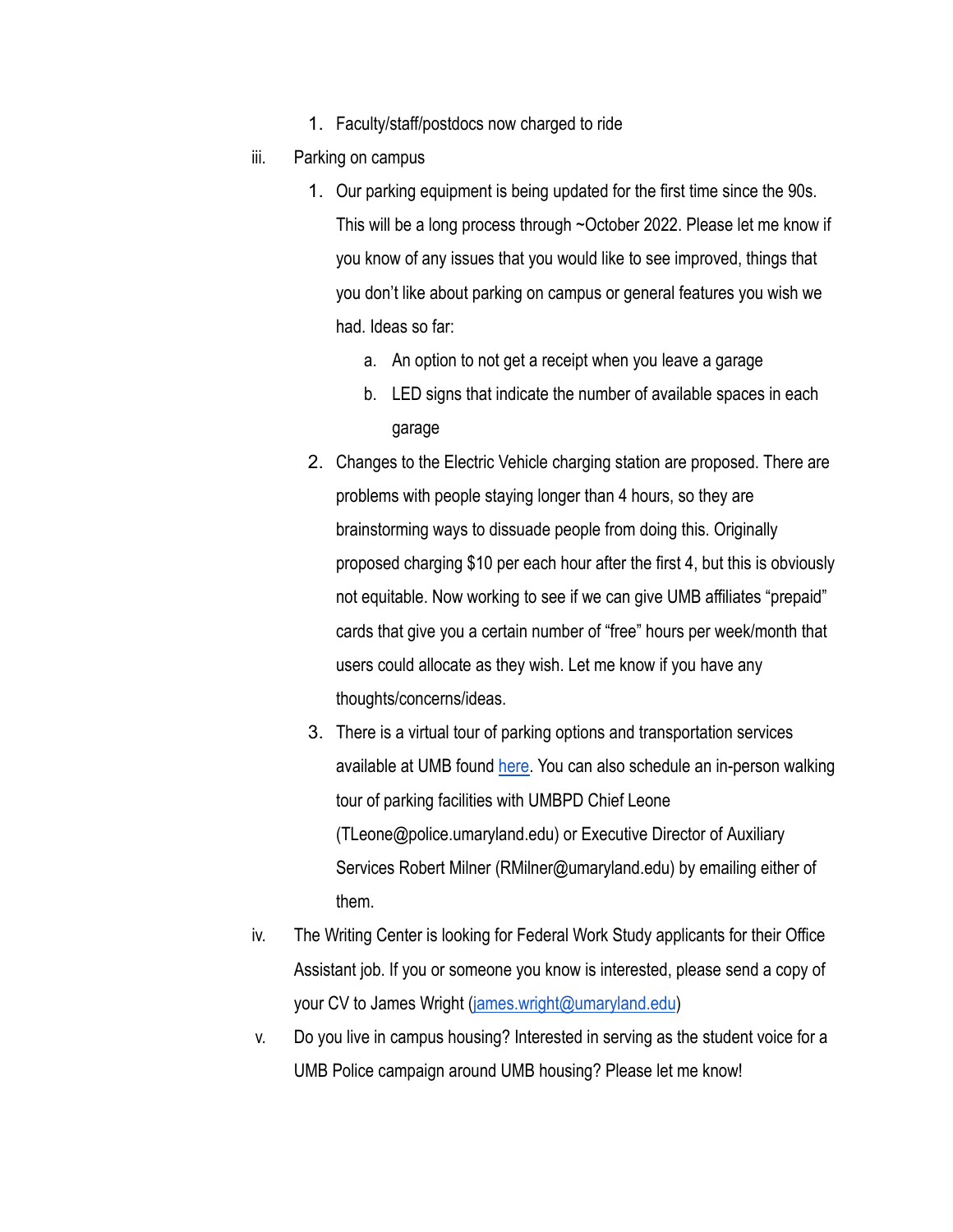- vi. Interested in being ~famous~ (aka being in UMB stock photos from around campus)? Please let me know!
- vii. United Students of African Descent are looking for engaged UMB students to serve on their Executive Board (Secretary, Treasurer, USGA Liaison) and to sit as members of their newly formed PanAfrican Festival Committee. Reach out to President Alicia Jiggetts ([umaryland.usad@gmail.com\)](mailto:umaryland.usad@gmail.com) for more information
- b. **Vice President** Rainer Butler (umb.gsa.vp@gmail.com)
	- i. No orientation social replaced with one of the crab feasts
		- 1. Next one will be winter social!!
	- ii. GSA Nothing yet. First meeting in September.
		- 1. Need five people to sign up for seats
		- 2. Need two alternates
- c. **Treasurer** Gillian Mbambo (umb.gsa.treasurer@gmail.com)
	- i. Account Balance is \$7762.55
	- ii. Award Disbursement: Outstanding Rep Awards
		- 1. Let me know if you have received your awards if not, I will follow up with Celeste
	- iii. Budget Proposal tentatively approved (a lot of reps missing from meeting) so this will be presented again briefly at the September meeting)
	- iv. NOVA Budget Request
- d. **Secretary** Hadley Bryan (umb.gsa.sec@gmail.com)
	- i. Sign in- please put your name, email, program, and primary/alternate/extra rep in the chat!
	- ii. 2021/2022 Subcommittee Spreadsheet- The subcommittee spreadsheet is linked here and in the chat. We need at the very least 3 representatives on each subcommittee in order for that subcommittee to "exist" according to the GSA Constitution.
	- iii. If you'd like to receive a Google Calendar invite for GSA meetings, please let me know.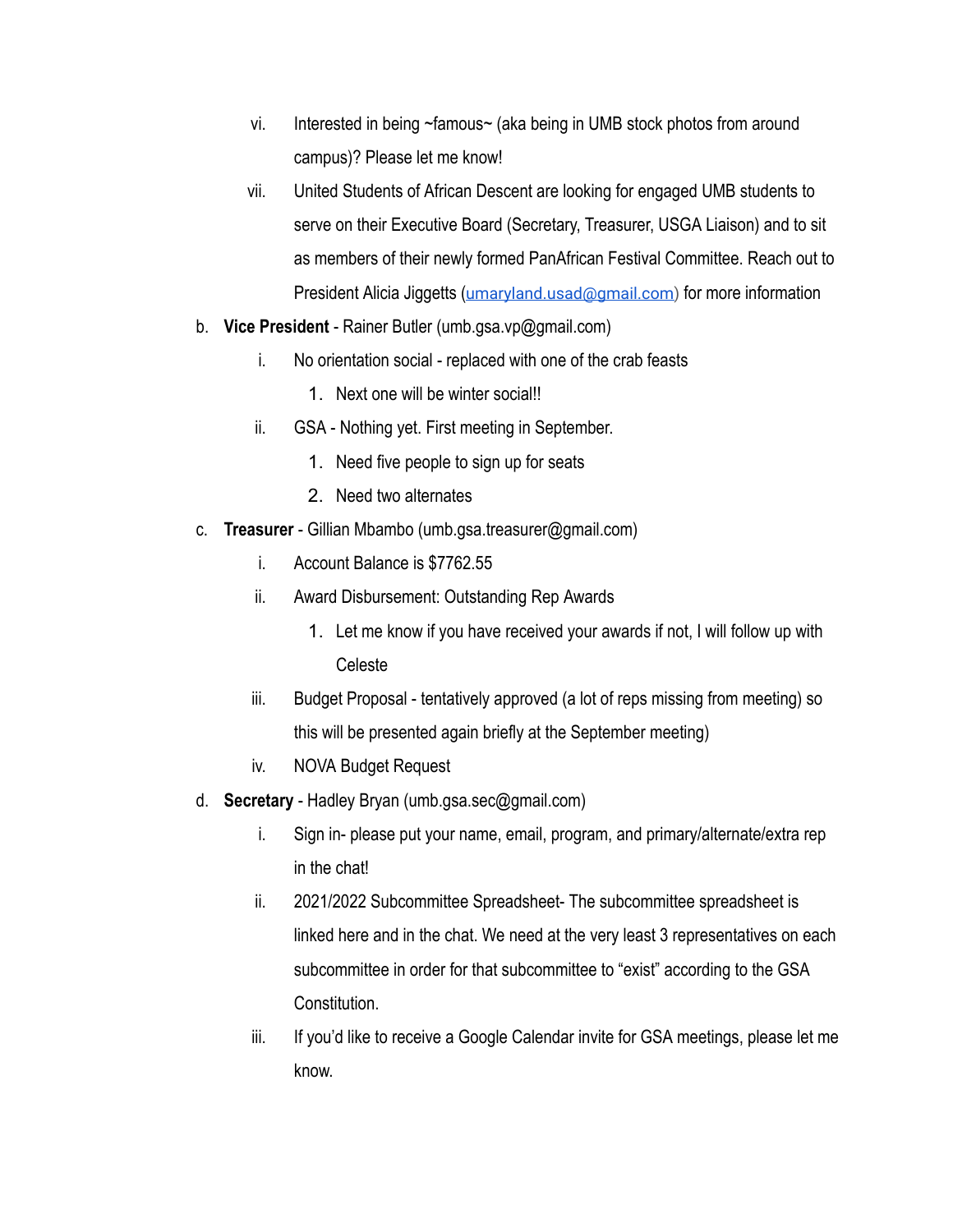- e. **Grad Council Rep** Nikita Aggarwal (umb.gsa.gcrep@gmail.com)
	- i. Outstanding mentor award recipient- Dr Jacques Ravel
	- ii. No Grad council meeting yet
- f. **Public Relations** Jenn Kirk (umb.gsa.pro@gmail.com)
	- i. The Grad Gazette web page is getting a makeover!
	- ii. Submit any stories or commentary for the grad gazette: <https://www.graduate.umaryland.edu/gsa/gazette/submit/>
- g. **Meyerhoff**
	- i. Yoga event with Jenn
- h. **NOVA**
	- i. Movie Night in September
- i. **Graduate School DEI Committee** Nikki Aggarwal
	- i.
- j. **Program Rep Updates/Questions/Concerns**
	- i.

## 4. Old Business:

- a. Meet & Confer updates
	- i. Meeting occurred on 06/10/21
	- ii. Requested a lot of clarification on COVID guidelines
		- 1. Vaccine exemptions allowed for medical (requires physician note) and religious reasons. Full policy: [https://www.umaryland.edu/coronavirus/content/testing-hygiene-and-healt](https://www.umaryland.edu/coronavirus/content/testing-hygiene-and-health/covid-19-vaccine-exemption-process.php) [h/covid-19-vaccine-exemption-process.php](https://www.umaryland.edu/coronavirus/content/testing-hygiene-and-health/covid-19-vaccine-exemption-process.php)
		- 2. SMC Campus Center no longer offers vaccines, but a limited number will continue to be available at Immediate Care for incoming students
	- iii. Requested additional information on the racist graffiti incident
		- 1. Investigation is still "ongoing" and the University does not, by policy, release campus-wide updates about ongoing investigations
		- 2. The FBI was involved and determined that this was not a hate crime
	- iv. Health insurance
		- 1. Dental coverage is confusing and the website only lists what \*isn't\* covered. Jim Reynolds is reaching out to Gallagher about this
		- 2. We asked whether it would be possible to get student discounts at the Dental School and additionally whether we could obtain an up-to-date price list so that students can make informed decisions about their dental